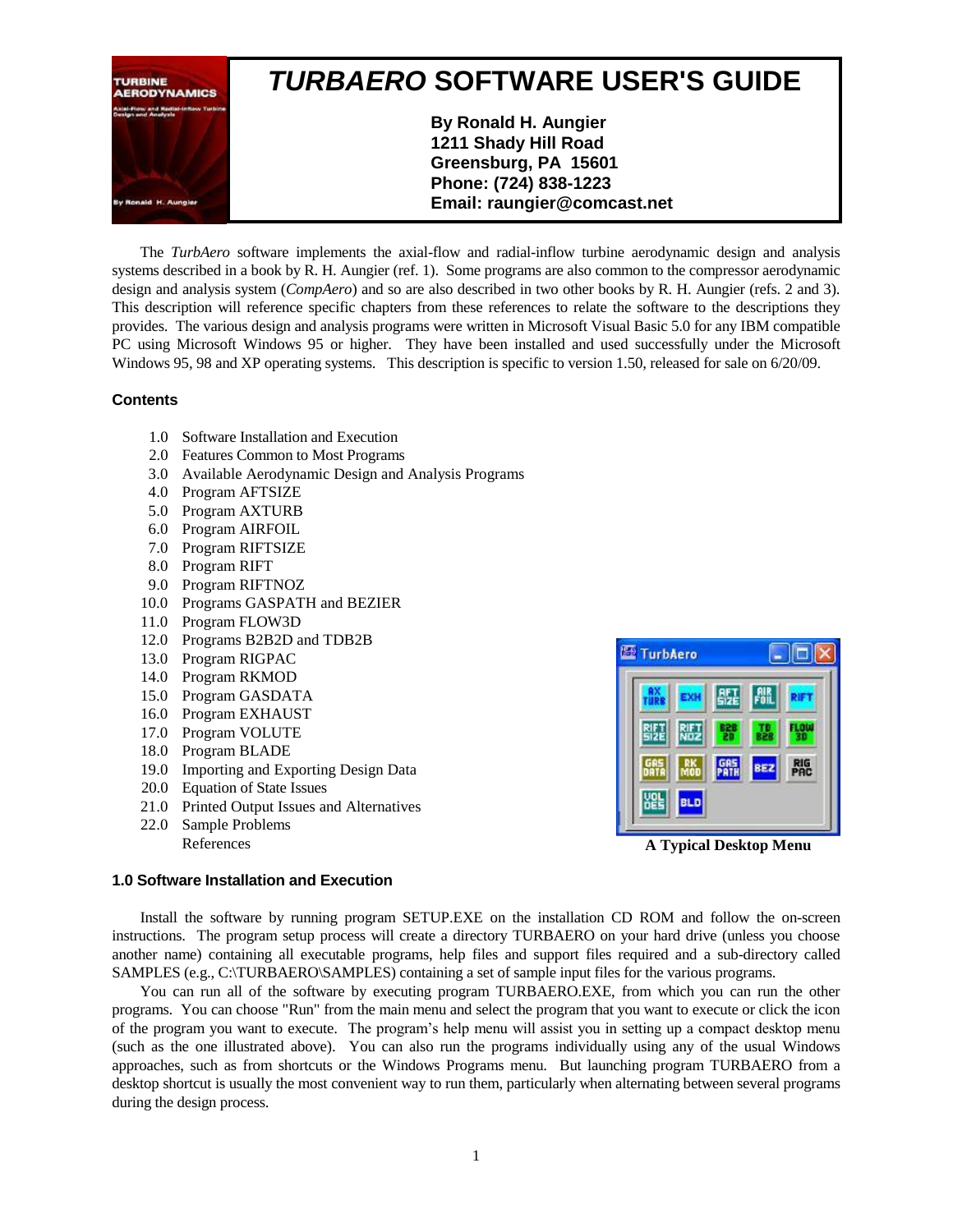On the first run of any application, you should select SetUp from the application's main menu to set your printer margins, font and font size, screen font, font size and colors, default units, etc. The on-screen help should be more than sufficient to carry out this setup process. You should note that some printer drivers impose margins external to the setup here to avoid printing in certain areas of the page. You may have to experiment a little to get the margins you want. The information generated during the setup process is stored in the Windows registry by the Windows operating system for use by all TurbAero applications.

### **2.0 Features Common to Most Programs**

The various programs use a fairly standard Windows type File menu with the usual Open, Save, SaveAs and Close options. This menu will also contain some of the most recent input files you have used previously. Most programs also offer an input file input box, where you can type in the path and input file name directly. Each Program uses a recommended file name extender. You don't have to follow that practice in most cases, but file searches will be much easier if you do. Often when designing, one switches from one program to another, using the same base input file name for each with the default extender for each program. When creating input files for one program for use in another, the default assumption is that you will be doing this, but again you can over ride the default if you want to.

Except for programs BEZIER, GASPATH and RIGPAC, (which use dimensionless data), all programs have a general input-output units capability. You can select the units you want to use from a rather large number of choices. The *TurbAero* system always maintains a default units set, which is assumed to be the one you want when you start a new case. You can set the default units from any program using the units package from the SetUp menu in the main window. You can also customize the default units set from other programs, and you can choose different units for any particular problem. Input-output units are saved in all input files to be sure the correct units are used for each problem. You can change the units used for a problem after input data has been entered, but that will not change the input data. You will need to edit the input data if it needs to be converted to the new units. When you are setting the units, the first step is to select the standard set that is closest to what you want (English, SI-metric, etc.). Then you can customize individual units to obtain the combination that you want. Some units are derived from your selections (e.g., enthalpy from energy and mass). The derived units are displayed as you make your selections. Usually, a checkbox will be visible to permit you to use the selected units as the *TurbAero* system default set.

The various programs that offer aerodynamic analysis employ a general ideal/non-ideal gas equation of state package, including a gas property database currently containing over 100 compounds. The process of selecting a gas or gas mixture equation of state will be identical in these various programs. Several options are available:

- Load Pseudo-Perfect Gas Data: Here you load the gas mole weight, specific heat, Cp, isentropic exponent and viscosity constants for a linear fit with temperature. The gas is over-specified to permit you to approximate a real gas with this pseudo-perfect gas model as described in chapter 2 of refs. 1, 2 and 3 and in ref. 4.
- Ideal/Non-Ideal Gas Database: Uses a gas property database to set up gas or gas mixture equation of state. You can use an ideal gas [with  $Cp = Cp(T)$ ] or one of the two available Redlich-Kwong non-ideal gas models.

When the second option is used, you can select an option to set up a pseudo-perfect gas model. The pseudo-perfect gas model offers very fast computations and the database makes it simple to create the model for a gas or a gas mixture. The program calculates the constants that you would otherwise enter as input data under the first option. Indeed, it is faster than the ideal-gas model under the second option, since it uses constant specific heats. It is adequate for nearly any internal flow analysis and has been used quite successfully for most compressor applications. But it is not recommended for turbine performance analysis applications, since it can compromise the prediction accuracy, particularly for operation near the vapor saturation line or with two-phase flow. See section 18.0 for a more complete discussion of important issues relative to fluid thermodynamic modeling and the equation of state. In certain turbine applications, these issues can become very significant. They can be very confusing to the user who does not understand them. This typically leads to a fatal error in an analysis with no indication of its cause.

A good starting point for new users is to run Program RKMOD, which performs a variety of thermodynamic equation-of-state calculations. Follow the menu and screen instructions carefully and you should have little trouble mastering the process of setting up a new gas thermodynamic model. Since it is needed so often and by so many of the programs, it is a good idea to understand the process early.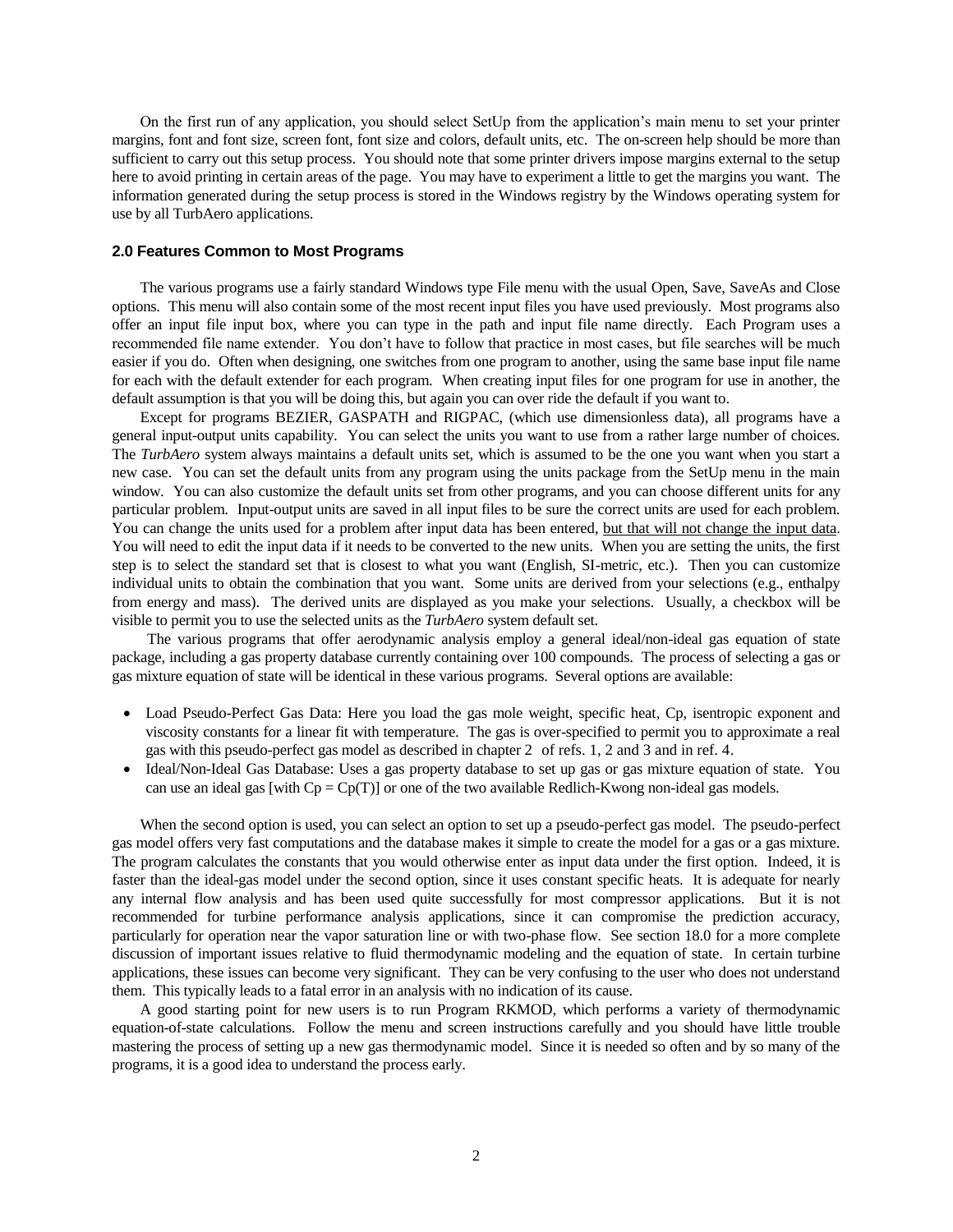# **3.0 Available Aerodynamic Design and Analysis Programs**

In addition toTURBAERO.EXE the following computer programs are available for centrifugal and axial-flow compressor aerodynamic design and analysis.

- AXSIZE.EXE: an axial-flow turbine stage preliminary aerodynamic design program (ref. 1, chapter 6).
- AXTURB.EXE: an aerodynamic performance analysis for single-stage or multi-stage axial-flow turbines (ref. 1, chapters 4 and 5).
- AIRFOIL.EXE: an axial-flow turbine airfoil detailed aerodynamic design program (ref. 1, chapter 7).
- RIFTSIZE.EXE: a radial-inflow turbine stage preliminary aerodynamic design program (ref. 1, chapter 10).
- RIFT.EXE: an aerodynamic performance analysis for single-stage or multi-stage radial-inflow turbines (ref. 1, chapter 9)
- RIFTNOZ.EXE: a detailed aerodynamic design program for radial-inflow turbine nozzle rows (ref. 1, chapter 11).
- GASPATH.EXE: a general gas path (end-wall contours and blades) design program (ref. 1, chapter 11 and ref. 2, chapter 7). Primarily used for radial-inflow turbine impeller design.
- FLOW3D.EXE: a quasi-three-dimensional inviscid flow field analysis (chapter 14 of ref. 1, chapter 12 of refs. 2 and 3) with supporting surface boundary layer analyses (ref. 1, chapter 13, ref. 2, chapter 15 and ref. 3, chapter 5).
- B2B2D.EXE: a two-dimensional blade-to-blade potential flow analysis (ref. 1, chapter 13, ref. 2, chapter 13 and ref. 3, chapter 5) with supporting surface boundary layer analyses (ref. 1, chapter 13, ref. 2, chapter 15 and ref. 3, chapter 5).
- TDB2B.EXE: a time-marching blade-to-blade flow analysis (ref.1, chapter 13, ref. 2, chapter 14 and ref. 3, chapter 5) with supporting surface boundary layer analyses (ref. 1, chapter 13, ref. 2, chapter 15 and ref. 3, chapter 5).
- RKMOD.EXE: an ideal/non-ideal fluid equation-of-state package for a range of thermodynamic property calculations (refs. 1, 2 and 3, chapter 2). This same equation of state package is used by many of the other programs.
- GASDATA.EXE: a gas property database maintenance program to support program RKMOD and the other programs that use its equation of state.
- RIGPAC.EXE: (Radial Impeller Geometry PACkage): a general geometry package primarily for radial-inflow turbine impellers, but suitable for other vaned components also. It performs many operations and geometry calculations commonly used in centrifugal compressor design and implementation. Conceptually, it is similar to Program GASPATH, except that it starts from known geometry (e.g., to treat existing component designs). The value of this type of program is discussed in chapter 11 of ref. 1.
- BEZIER.EXE: a program to generate the curves used by Program GASPATH to construct the end-wall contours and blades (ref. 1, chapter 11 and ref. 2, chapter 7). It can be accessed directly from Program GASPATH. But, on occasion it is convenient to work directly with this program for creating or refining curves just to avoid the need to navigate through the menu structure of Program GASPATH to get to this sub-program.
- EXHAUST.EXE: a turbomachinery exhaust diffuser aerodynamic performance analysis (ref. 1, chapter 12 and ref. 3, chapter 13).
- VOLUTE.EXE: a volute geometry detailed design program suitable for centrifugal compressors and radial-inflow turbine stages. It accomplishes detailed passage designs at specified circumferential stations using either elliptical or rectangular passage cross-sections for external and internal volutes.
- BLADE.EXE: a blade-section geometry program for the various axial-flow compressor standard airfoils used by *CompAero* (ref. 3). Its original purpose was to check out the blade geometry routines and database used by several programs. Some users have found it useful for generating blade section geometry for simple windturbine applications, so it has been included in *TurbAero* also.

Included in the distributed files is file RKDBASE.DAT, which contains gas thermodynamic data for over 100 compounds collected over several years. This is supplied as a courtesy to the user, who must use the data at his or her own risk. The fundamental technology involved prohibits any general statement or conclusion regarding either its accuracy or its adequacy for the user's range of thermodynamic conditions. Indeed, one function of Program RKMOD is to permit users to check representative calculations against other sources to evaluate the accuracy of the data and the equations of state for specific problems of interest. Program GASDATA can be used to maintain this database, print the property data stored, add new compounds, edit existing data, etc.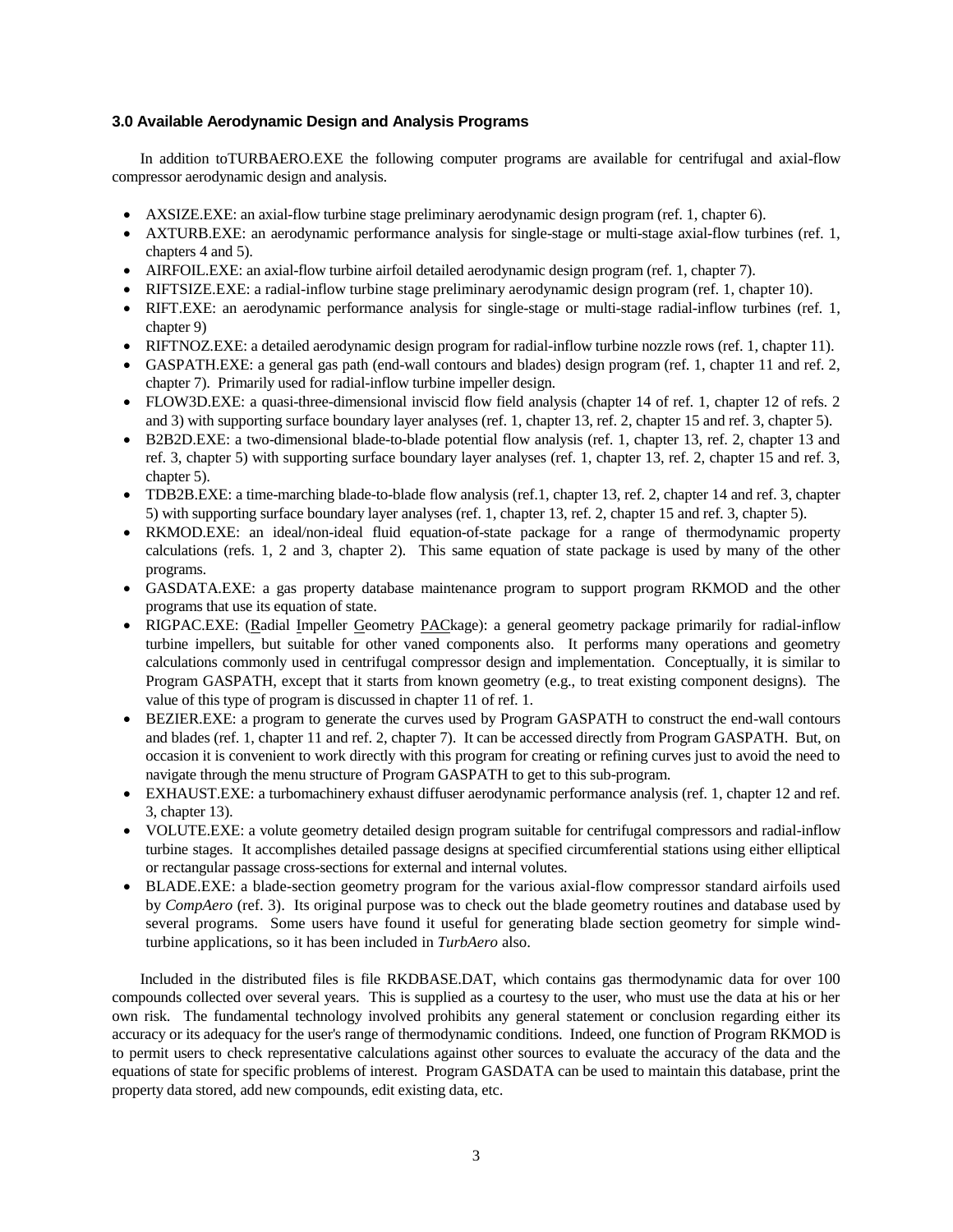## **4.0 Program AFTSIZE**

Program AFTSIZE implements the preliminary design procedure described in ref. 1, chapter 6. It uses basic design correlations and design criteria to rough out a "first cut" axial-flow turbine stage design. Its purpose is to convert your design objectives into a viable stage configuration to provide a starting point for detailed component design activity. Program AFTSIZE creates the input data files for other axial-flow turbine aerodynamics programs needed for the detailed stage design, including Programs AXTURB and AIRFOIL. Some editing of those input files is often necessary. Scaled blade thicknesses and recommended surface finish values may not be appropriate for manufacturing or mechanical design considerations. With this brief introduction and the fairly extensive on-screen help available from Program AFTSIZE, it is a fairly easy program to learn to use.

## **5.0 Program AXTURB**

Program AXTURB provides a hub-to-shroud (multiple-streamline) aerodynamic performance analysis for singlestage or multi-stage axial-flow turbines using the procedures described in ref. 1, chapters 4 and 5. For new designs, the initial input file for this program will normally be supplied by Program AFTSIZE. Indeed, Program AXTURB directly supports Program AFTSIZE by supplying a basic evaluation of the performance potential of the preliminary stage design. As the design progresses through the detailed design process, the various detailed design programs have the capability to continually update the input file for this program with the refined geometry data. Users will have to enter all input data only for turbine stages not designed with the *TurbAero* system. The on-screen help describes the input data required, including a number of pictures for illustration.

This program can collect and save performance prediction results and use them to display or print performance maps for the turbine. Three maps are provided: a mass-flow type, an efficiency type and a power type. The map menu in the main window lets you select the variables to map, the curve legend (e.g., to identify alternate speed lines and plot them as separate curves) and let you transfer to the Map window to load or edit data, including test data points if available. When map options are set up, the main window shows a check box to let you save (when checked) or not save (when unchecked) subsequent performance predictions in a map data file. When predictions have been saved in the map file, they can be saved in the input file for use on future runs from the current input file. The on-screen help describes other features you need to know about this general map capability. It allows you to collect results from several performance analyses to map the complete turbine performance in a variety of common formats. You can also export the map data to an ASCII text file for subsequent import to spreadsheets or graphics software. For added support, the program also lets you export a variety of turbine-stage or overall turbine performance data to an ASCII text file for subsequent import to spreadsheet or graphics software. However, this general ASCII export data is not saved when exiting the program. You must export the data before exiting or it will be lost. It also has a special option to export a performance map in files suitable for importing into Sinda/Fluint, a generalized fluid and thermal analysis for complex systems by C&R Technologies (see section 17.0).

### **6.0 Program AIRFOIL**

Program AIRFOIL is a detailed aerodynamic design program for constant-radius airfoil sections to be stacked to define the axial-flow turbine blades as described in ref. 1, chapter 7. It is a modification of a method proposed by Ye (ref. 5). It uses basic inlet and discharge specifications from the desired velocity triangles and a series of optional surface reference points to define smooth airfoil shapes for the various sections. It makes extensive use of interactive graphics procedures to enable the designer to develop airfoils consistent with the design objectives. Usually, the original input file for this program is created by Program AFTSIZE. Since control of the blade throat-width to pitch (gauging angle) is usually essential, alternate options are provided to semi-automate the design process to greatly simplify it as compared to the original reference. Program AIRFOIL can create or update input data files for Programs B2B2D or TDB2B (geometry data portion only) to evaluate the blade loading for this airfoil section (note that this is a two-dimensional cascade blade loading evaluation for this constant-radius section only). You will need to use care in selecting the mass flow and stream sheet thicknesses used in the actual analysis to be sure they are consistent with each other. If discharge static pressure will be specified (TDB2B, only) that is not an issue. In general, blade loading evaluations close to the vapor saturation line or close to choke are not very useful or informative. See section 18, below, for suggestions for dealing with those cases. Program AIRFOIL can also export geometry data to an ASCII text file for subsequent import to drafting, manufacturing, spreadsheets and graphics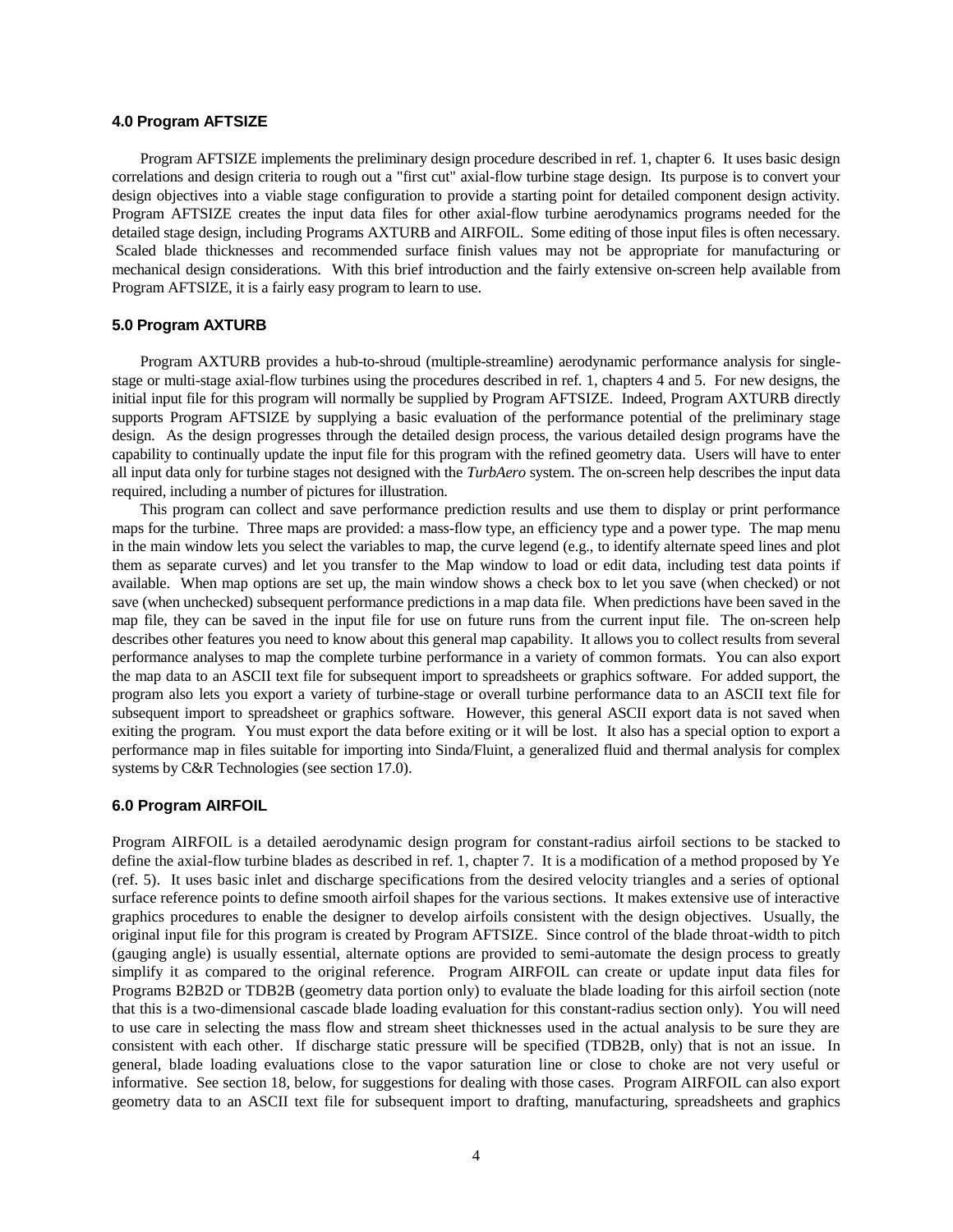software. Multiple blade sections can be designed and saved in a single input file, which can then be stacked to define the complete blade. Program AXTURB can import the blade geometry from a Program AIRFOIL input file for a performance analysis after the design of all blade sections has been completed.

## **7.0 Program RIFTSIZE**

Program RIFTSIZE implements the preliminary design procedure described in ref. 1, chapter 10. It uses basic design correlations and design criteria to rough out a "first cut" radial-inflow turbine stage design. Its purpose is to convert your design objectives into a viable stage configuration to provide a starting point for detailed component design activity. Program RIFTSIZE creates the input data files for other radial-inflow turbine aerodynamics programs needed for the detailed stage design, including Programs RIFT, RIFTNOZ, GASPATH (nozzle or impeller) B2B2D and TDB2B (nozzle) and FLOW3D (impeller). Some editing of those input files is often necessary. Estimated clearances and surface finish values may not be appropriate for manufacturing or mechanical design considerations (some editing is possible when exporting some of these input files). With this brief introduction and the fairly extensive on-screen help available, it is a fairly easy program to learn to use.

# **8.0 Program RIFT**

Program RIFT provides a mean-line (one-dimensional) aerodynamic performance analysis for single-stage or multistage radial-inflow turbines using the procedures described in ref. 1, chapter 9. For new designs, the initial input file for this program will normally be supplied by Program RIFTSIZE. Indeed, Program RIFT directly supports Program RIFTSIZE by supplying a basic evaluation of the performance potential of the preliminary stage design. As the design progresses through the detailed design process, the various detailed design programs have the capability to continually update the input file for this program with the refined geometry data. Users will have to enter all input data only for turbine stages not designed with the Turb*Aero* system. The on-screen help describes the input data required.

This program can collect and save performance prediction results and use them to display or print performance maps for the turbine. Two maps are provided: a mass-flow type and an efficiency type. The map menu in the main window lets you select the variables to map, the curve legend (e.g., to identify alternate speed lines and plot them as separate curves) and let you transfer to the Map window to load or edit data, including test data points if available. When map options are set up, the main window shows a check box to let you save (when checked) or not save (when unchecked) subsequent performance predictions in a map data file. When predictions have been saved in the map file, they can be saved in the input file for use on future runs from the current input file. The on-screen help describes other features you need to know about this general map capability. It allows you to collect results from several performance analyses to map the complete turbine performance in a variety of common formats. You can also export the map data to an ASCII text file for subsequent import to spreadsheets or graphics software. Program RIFT can also update input files for Programs B2B2D, TDB2B and FLOW3D to supply gas model and inlet flow data not available from the detailed design programs. It also has a special option to export a performance map in files suitable for importing into Sinda/Fluint, a generalized fluid and thermal analysis for complex systems by C&R Technologies (see section 17.0).

### **9.0 Program RIFTNOZ**

Program RIFTNOZ is a detailed aerodynamic design program for radial-inflow turbine nozzle rows as described in ref. 1, chapter 11. It uses a standard airfoil family adjusted to match the inlet and discharge velocity triangles. This is the usual approach to nozzle detailed aerodynamic design, although Programs GASPATH and BEZIER can also be used for the rare cases where greater generality is needed. The initial input file is normally supplied by Program RIFTSIZE, but can be created from scratch if needed. Program RIFTNOZ can create or update input files for Programs RIFT, B2B2D and TDB2B. If gas model and inlet flow data are supplied, it can also perform a linearized blade-to-blade flow analysis on demand for an approximate blade loading evaluation. It can also export detailed geometry data to an ASCII text file for subsequent import into drafting, manufacturing, spreadsheet or graphics software.

## **10.0 Programs GASPATH and BEZIER**

Program GASPATH (ref. 1, chapter 11 and ref. 2, chapter 7) designs hub and shroud contours and blades (if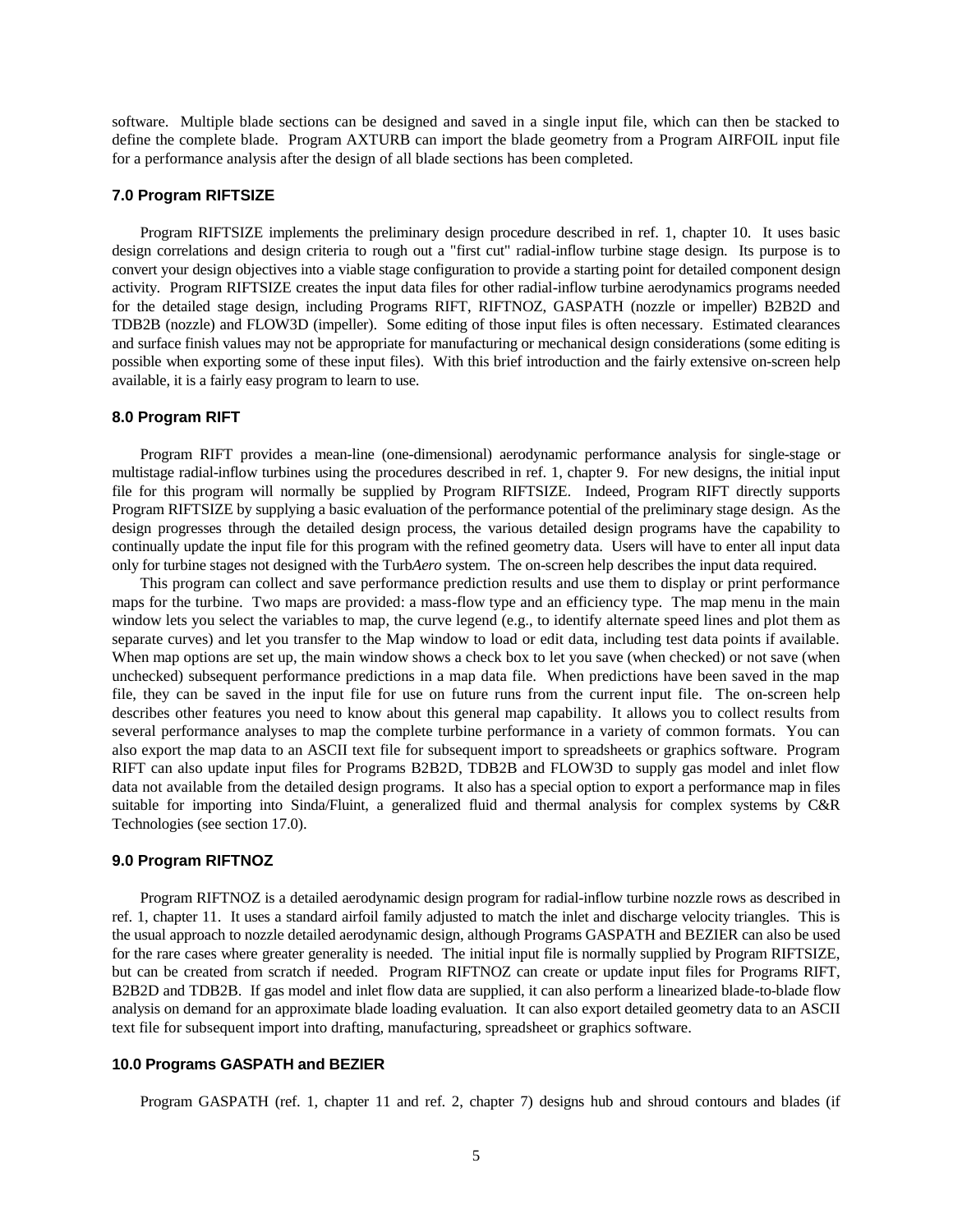present) for turbomachinery components. Length units are optional. Blade angles are always specified in degrees with respect to tangent. Program BEZIER generates the curves used to construct the blades and end-wall contours. It can be run directly from Program GASPATH, or it can also be executed separately. This can be convenient when curve generation or editing activity is your primary interest, since you do not have to navigate through Program GASPATH's menus to get to it. Two input files are used, the basic gas path geometry file and the curve file. The latter input file has a specific restriction. Its base file name must be the same as that of the gas path geometry file, and its file name extender must be .BEZ so that Program GASPATH can find it. When the curve file is generated through Program GASPATH using the BEZIER module, this naming convention is handled automatically. But, if Program BEZIER is used to create it, the user must keep this naming convention in mind.

The most common use of this program is for radial-inflow turbine impeller design, but it can be used for almost any component. Program RIFTSIZE is normally used to create its input files. It has provision for creating or updating geometry input files for Programs RIFT and FLOW3D and to create an input file for Program RIGPAC. It also has a special provision for exporting the shroud contour coordinates to a file. This data can then be imported into Programs FLOW3D or RIGPAC to be imposed as a new shroud on the base data in use by those programs. This lets you use Program GASPATH to design alternate shroud contours to be used in deriving a family of impellers of various flow capacities or pressure ratios from a base impeller design

Becoming familiar with Programs GASPATH and BEZIER is more difficult than the other programs because so many options are offered. But the serious designer will soon find that every option is really needed. Extensive onscreen help is provided in these two programs for that reason. Users who take the trouble to master these programs will find they have a very powerful design tool. After the initial confusion is over the programs are actually quite easy to use. The program can design 4 blade types:

- 2D axial-element blades whose mean camberline is composed of axial line elements. You design a single blade angle distribution as a function of radius. These blade angles lie in a radial surface. The distribution must include the entire radial domain where blades exist.
- 2D radial-element blades whose mean camber line is composed of radial line elements. You design a single blade angle distribution as a function of the axial coordinate and for a specified radius. These blade angles lie in the constant radius surface and must include the entire axial domain where blades exist.
- 3D straight-line element blades whose mean camber line is composed of straight-line elements connecting specified points along the hub and shroud camberlines. You design the hub and shroud surface blade angle distributions. These blade angles lie in the hub and shroud surfaces, defined as a function of dimensionless (0 to 1) meridional distance.
- General 3D or sculpted blades, which are defined as a modification to the third blade type.

Ref. 1, chapter 11, section 11.2 provides relationships between the blade angle and polar angle for the first three blade types. The component geometry is constructed from curves defining the hub and shroud contours, blade camberline angle and blade thickness distributions. The curves are designed in a separate program module (BEZIER). They are saved in a curve file for use in constructing the component geometry. Curve design is independent from the gas path design. You label each curve and use these labels to select curves you want to use to construct the component gas path. Curve construction options include:

- Bernstein-Bezier polynomial curves (most general option).
- Specify individual data point coordinates along the curve.
- Use the largest circular-arc that matches specified end points and slopes (a line segment is added at one end, if needed, to complete the curve).
- Use a three-point spline fit of end points and slopes and one interior point.
- Use a 3rd order polynomial that matches specified end points and slopes.
- Composite curves formed by joining two or more other existing curves.
- Fit a Bernstein-Bezier polynomial curve to any existing curve of a different type.

The options three through five allow straight-line segments ending at the end-points to be included. The last option is particularly useful for converting initial curves supplied by Program RIFTSIZE to a form more readily modified to refine the preliminary design. You will select specific curves from the curve file for the contours and distributions that define the component geometry. Curves are numbered sequentially as you create them. Selecting a curve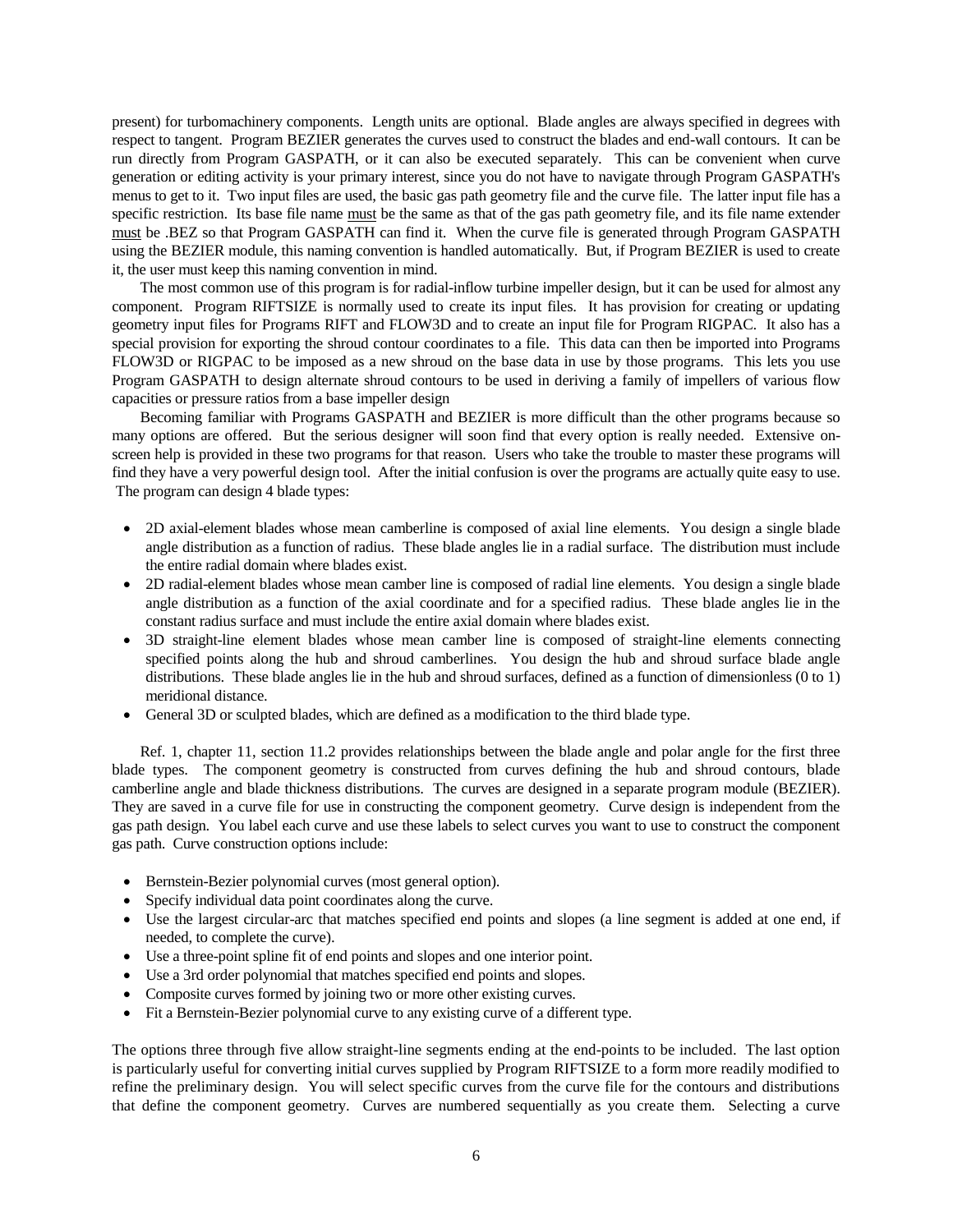defines the curve number to be used. Subsequent editing of curves won't affect your selection. But if you delete curves (hence, changing numbers), you must reselect curves. The normal sequence of gas path design steps is:

- Specify the basic design data (case title, number of blades, etc.)
- Develop the curve file you want for the design.
- Select the curves you want from the curve file.
- Construct the component geometry and evaluate.
- Edit the curve file, design data and/or curve selection to refine the design.

Specific considerations with respect to the hub and shroud contour design are:

- For all contour curves, you specify a data point distribution along the curve where specific coordinates are calculated and saved in the curve file. The number of data points used on the hub and shroud contours must be the same. These points are the quasi-normal end points for the gas path. For 3D blades, the straight-line elements of the blade camber surface lie in the quasi-normal surfaces.
- When candidate hub and shroud curves both exist, use the curve edit option to edit two curves at once. Then the plots provided show both curves on the screen to better guide their refinement. Tables of coordinates, slopes, curvatures and passage area data are very useful in evaluating these curves while in module BEZIER.

Specific considerations relative to blade design are:

- Blades must start and end on quasi-normals (not necessarily the first and last ones). At some point, you must specify the quasi-normal numbers for the blade leading and trailing edges. This is done by editing the basic design data. The program will remind you to do this when hub, shroud and blade angle distributions have all been selected. If you change the number of quasi-normals (curve data points), revise these.
- For 2D axial-element blades, there is a special option for a camberline constructed with up to two circular- arcs rather than using the curve file.
- Remember that design blade angles are different for the 3 blade types. For 2D axial-element, they lie in a radial plane. For 2D radial-element, they lie in a constant (specified) radius surface. For 3D blades, they lie in the hub and shroud meridional surfaces. Also, remember 3D blade angle distributions are a function of dimensionless meridional distance (0 to 1).
- $\bullet$  Blade thickness distributions are specified as a function of dimensionless blade camberline length  $(0 1)$ . For 3D blades, it is specified on both hub and shroud and varies linearly along quasi-normals. For 2D blades one distribution is used, which is applied to all stream surfaces. You can use the curve file to create the thickness distributions or use a special option for constant thickness blades with a linear taper near the leading edge. When you need a more general thickness distribution for 2D blades, you may find it useful to complete the design and export it to program RIGPAC for final adjustment, since that program of offers more flexibility in thickness distributions on 2D blades.

Program GASPATH can create or update geometry data for input files for Programs RIFT, FLOW3D and RIGPAC. It can also export geometry data to an ASCII text file for subsequent import to drafting, manufacturing, spreadsheet or graphics software.

# **11.0 Program FLOW3D**

Program FLOW3D provides a quasi-three-dimensional internal flow analysis and supporting end-wall and blade surface boundary layer calculations (ref. 1, chapter 14 and refs. 2 and 3, chapter 12). Program FLOW3D is used for radial-inflow turbine impeller design (ref. 1) and centrifugal compressor impeller design (ref. 2). In that role, it is a primary evaluation tool for the gas path design generated by Program GASPATH. When used in impeller design, its geometry input file data will normally be generated (and updated) by Program GASPATH. Program RIFT has the capability to supply all other input data required for an impeller analysis with this program. So, you will basically have no need to create or edit input files for this program when designing impellers. It has been extended to include axialflow compressor applications, but most of its blade geometry options are primarily suited for impellers. Users rarely need to create or edit input files for this program, since other programs usually supply them. This program can, in turn,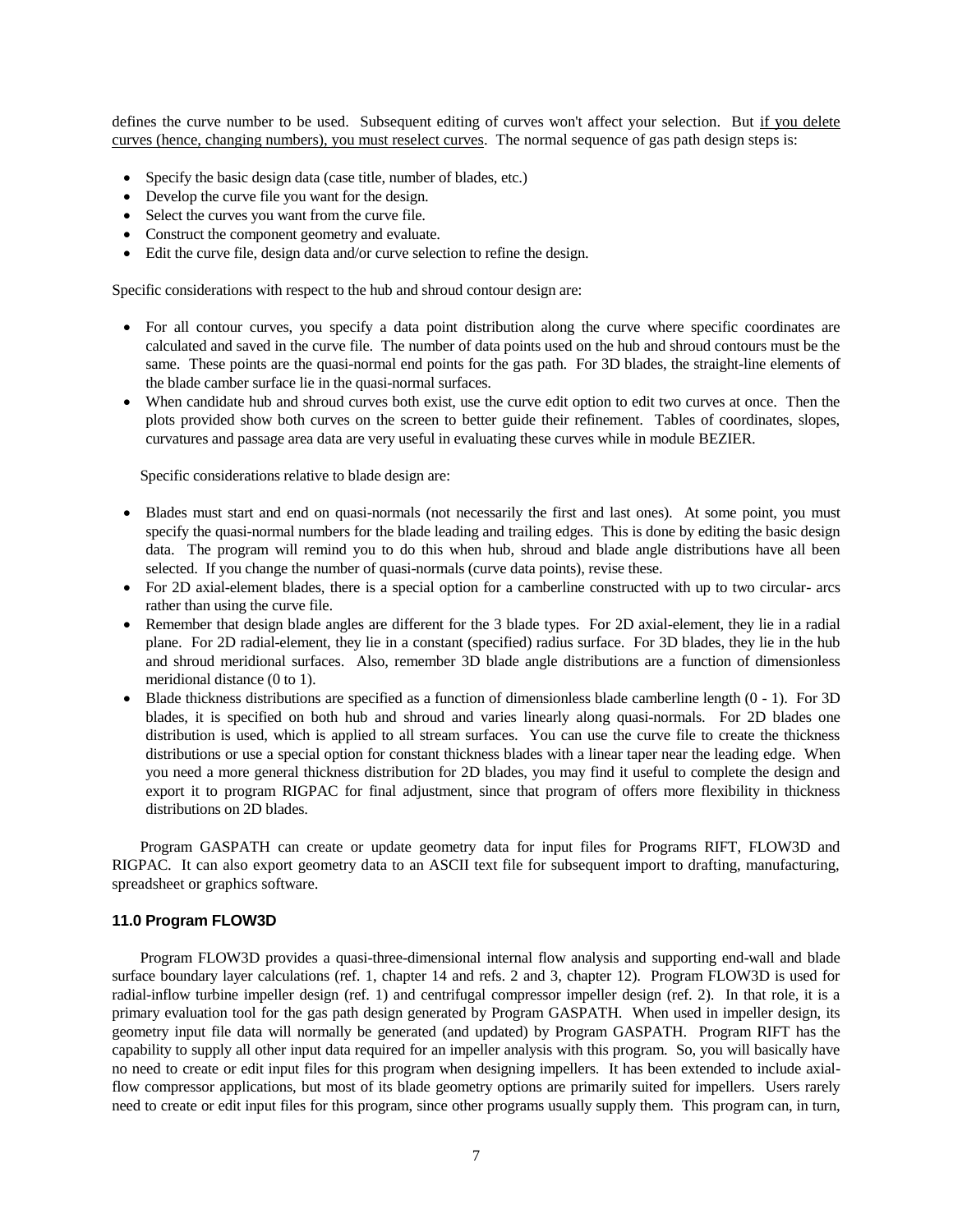provide an input file for the more exact blade-to-blade flow analyses programs B2B2D and TDB2B on individual stream surfaces after the quasi-three-dimensional flow analysis is completed. That may be useful to confirm that the linearized blade-to-blade flow analysis used in program FLOW3D has achieved acceptable accuracy. The blade types it considers are

- Three-dimensional camberlines formed by straight-line elements from hub to shroud.
- Two-dimensional camberlines formed by axial-line elements from hub to shroud.
- Two-dimensional camberlines formed by radial-line elements from hub to shroud.
- General three-dimensional camberline blades.
- Standard axial-flow compressor airfoil sections stacked in the radial direction.

The first three types are common blade constructions used in radial-inflow turbines and centrifugal compressors. The fourth is quite general, but also quite difficult to define without a separate blade design system, but certainly possible. Programs GASPATH and RIGPAC provide that capability for radial-inflow turbines and centrifugal compressors. The fifth type is directly relevant to axial-flow compressors. Indeed, the fifth type is just a built-in preprocessor that generates input data for the fourth type, using standard blade sections of ref. 3, chapter 4.

Input data for the fourth type are entered on a series of stream surfaces spaced across the passage. Stream surfaces can be spaced at specified fractional distances or fractional areas between the hub and shroud, or they can be constant radius surfaces. The data supplied on these surfaces are the normalized stream-wise distance from the leading edge, polar angles and blade thicknesses. The on-screen help describes the data requirements, but providing the data without support from a blade design system is obviously difficult.

It is not very difficult to create an input file for the axial-flow compressor blade option. The blade is defined by supplying blade sections at a series of radii using specifications similar to the previous discussion for the blade-to-blade flow analysis programs. But most users will find it much easier to set up the basic problem in program AXCOM, run that analysis and then export a program FLOW3D input file. That will supply the geometry and all other input data required for program FLOW3D.

A keyboard input and edit capability is included, of course. You may need to use this for components other than impellers or for existing impellers not designed by the *TurbAero* design and analysis system. In many cases, you may find it more convenient to model existing components in Program RIGPAC, which accepts a wide range of geometry input options and basically performs all of the functions of Program GASPATH for existing geometry. Program RIGPAC can set up an input file for this program to give you a simpler entry into the Turb*Aero* system for existing designs.

When running Program FLOW3D, two or more streamwise stations (quasi-normals) should be located upstream and downstream of the blade passage. So, include vaneless upstream and downstream extensions in Programs GASPATH or RIGPAC before generating or updating an input file for this program.

Program FLOW3D can also perform two basic design functions, both intended to develop alternate shroud contours for the resident gas path design. These functions are often used to generate a family of impellers having different flow capacities or pressure rations from the same basic design. One option is to impose a change in the annulus gross area (i.e., neglecting blade metal blockage) before conducting the flow analysis. You specify the fractional area changes at the blade leading and trailing edges and at mid passage to do this. The other is to perform a flow cut, which simply locates the streamline in the flow field for which a specified fraction of the total mass flow lies between it and the hub contour. This streamline would then be the new shroud contour for the reduced flow capacity impeller.

When alternate shroud contours are generated in Program FLOW3D, they can be exported to a file for subsequent import into Program RIGPAC. Similarly, alternate shroud contours previously exported from Programs GASPATH or RIGPAC can be imported into Program FLOW3D to be imposed as an alternate shroud contour on the resident input file geometry. When this is done, the alternate contour is saved in the input file so the import is done only once. When the analysis is complete, Program FLOW3D can create input files for one of the more precise blade-to-blade flow programs (B2B2D or TDB2B) for a final and more rigorous check on the blade loading. This can be done for any of the stream surfaces included in the quasi-three-dimensional flow analysis.

For the rare cases where input data will be loaded directly, a brief description of the data required will be given so the user will no what to expect. You will specify the number of streamwise stations (quasi-normals), stream surfaces, quasi-normal numbers at the blade leading and trailing edges and the number of full-length blades. You can specify one set of splitter blades, in which case you will specify the meridional locations of the splitter blade leading edge for both the hub and shroud contour expressed as a fraction of the meridional length of the full-length blades. You will enter the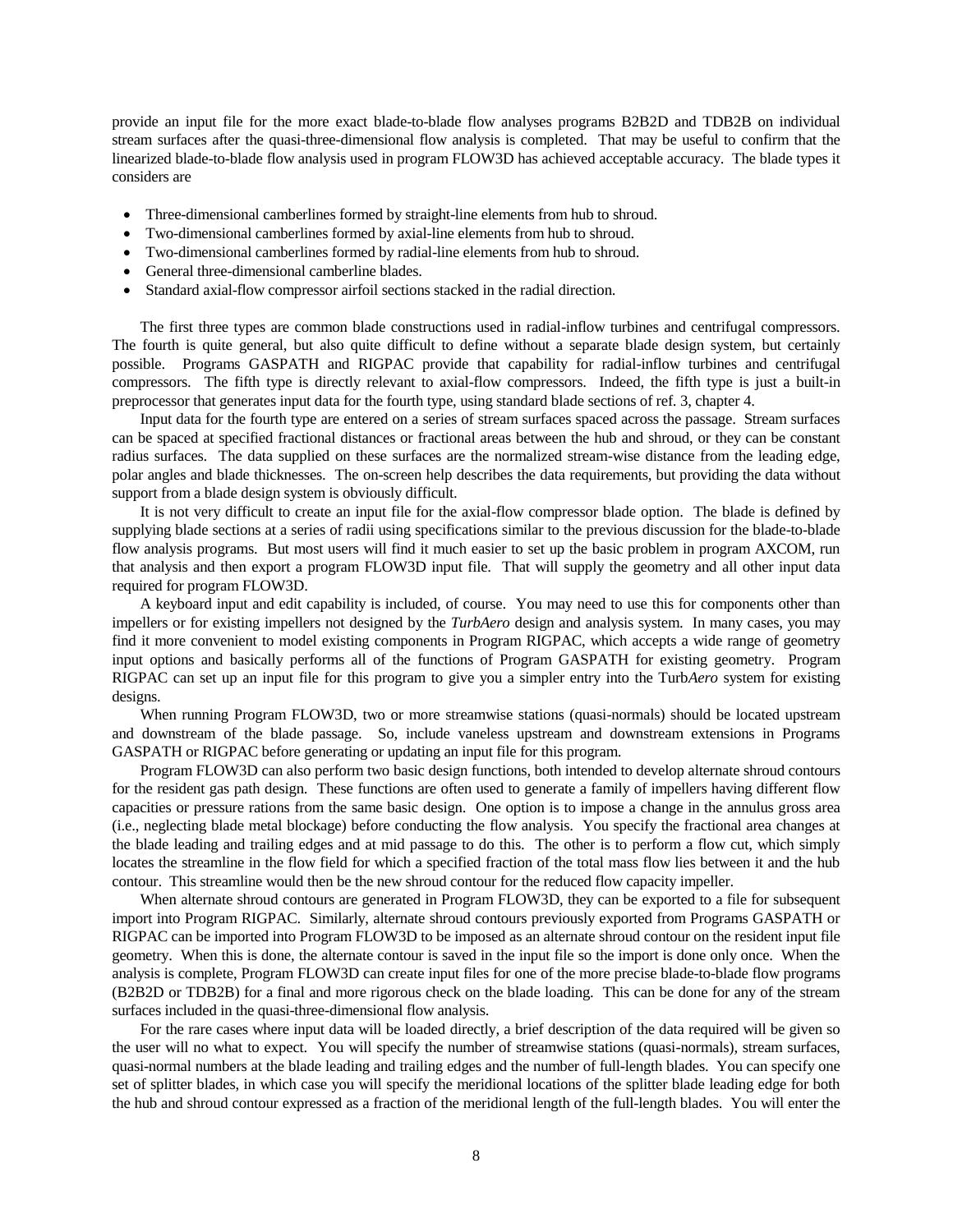angle corresponding to the direction of rotation (or positive swirl, if not rotating). The program uses this to set its blade angle convention, so define it in the angle convention you will use in your geometry input data (e.g., for impellers with blade angles with respect to tangent, enter 180°). The blade type is specified (the same blade types as used by Program GASPATH can be used). If using 3D ruled surface blades, the hub and shroud leading edge polar angles must be supplied to properly orient the blade. You will enter the mass flow rate, rotation speed and inlet conditions (total temperature, total pressure and either swirl velocity or flow angle). The inlet conditions can be entered as a single (constant) condition or as profiles. The axial (origin arbitrary) and radial coordinates for all quasi-normals on both the hub and shroud contours is required.

The blade data required is always blade angle (using the blade angle convention discussed above) and blade thickness. For 3D ruled surface blades, they are entered for both the hub and shroud at all quasi-normals in the blade passage, and the blade angles are measured in the stream surfaces defined by those contours. For 2D blades, data are entered as a function of the relevant independent coordinate (axial coordinate for radial element blades or radial coordinate for axial-element blades) and the blade angles are measured in the surface defined by that coordinate. Equations (7-1) of ref. 1 provide these definitions in analytical form for these three blade types. For radial element blades, you will also have to specify the radius at which your data apply. A special option is available to handle standard axial-flow compressor airfoil sections stacked in the radial direction.

The standard input/output units and gas equation of state packages are employed, but the analysis will use only the pseudo-perfect gas model. You will still have the convenience offered by the gas property database, but in the interest of practical computation speed, the full non-ideal gas model is not available. To permit running the axisymmetric, threedimensional hub and shroud boundary layer analysis you will need to give information regarding portions of the endwalls that are rotating, force defect terms, etc. which should be easily handled by the on-screen guidance given. This boundary layer analysis is described in ref. 1, chapter 15 but was subsequently revised in ref. 2, chapter 12

### **12.0 Programs B2B2D and TDB2B**

These two blade-to-blade flow analysis programs can all be run using the same input file. There is one precaution required. Program B2B2D is a two-dimensional potential flow method (ref. 1, chapter 13, ref. 2, chapter 13 and ref. 3, chapter 5) suitable for subsonic and slightly transonic Mach number levels. Program TDB2B is a general time-marching method (ref. 1, chapter 13, ref. 2, chapter 14 and ref. 3, chapter 5), suitable for any Mach number level. Due to its significantly longer computer running times, it is normally only used when Program B2B2D simply can't handle the Mach number levels involved. Also because of the longer running times, Program TDB2B has a provision to create a restart file from which an analysis that has been terminated can be restarted from the point where it left off. These issues are no longer very significant for modern PCs, which are generally fast enough to accomplish the analysis with quite reasonable computer running times.

The most common use of the two-dimensional programs is for nozzle blade loading evaluation (for program RIFTNOZ) and for a final blade loading evaluation for impellers to be sure the linearized method used in Program FLOW3D achieved sufficient accuracy. It is also useful for two-dimensional cascade blade loading evaluations for constant-radius airfoil sections designed by program AIRFOIL. In these roles, the input files are usually created (totally or at least in part) by those programs that they support. Both programs offer a blade surface boundary layer analysis (ref. 1. chapter 13; ref. 2, chapter 15; ref. 3, chapter 5).

For cases where it is necessary to create input files directly from the keyboard, a brief description of the input data will be provided so the user will know what to expect. Stream sheet and blade geometry are input at a specified number of streamwise points. The point numbers corresponding to the leading and trailing edges must be specified. The number of computational streamwise points and the point numbers corresponding to the leading and trailing edges must also be specified. This is the only "tricky" part. The analyses use computational stations equal spaced in the meridional direction. This fact, together with the number of computational stations placed upstream and downstream of the blade passage dictate the meridional distances upstream and downstream of the blade passages where stream sheet data must be supplied. Users must be careful that their input data extends at least that far so that computational stations can be located by interpolation.

The blade angle convention setting technique discussed for Program FLOW3D is used here also. One set of splitter blades can be included. If splitters are included, the leading and trailing edge meridional locations must be specified as a fraction of the meridional length of the full-length blades. For the number of streamwise geometry input points specified, the axial coordinates, radial coordinates, stream sheet thickness, blade mean camberline angle and blade thickness are all supplied (blade data entered as zeros outside the blade passage). The blade angles are measured in the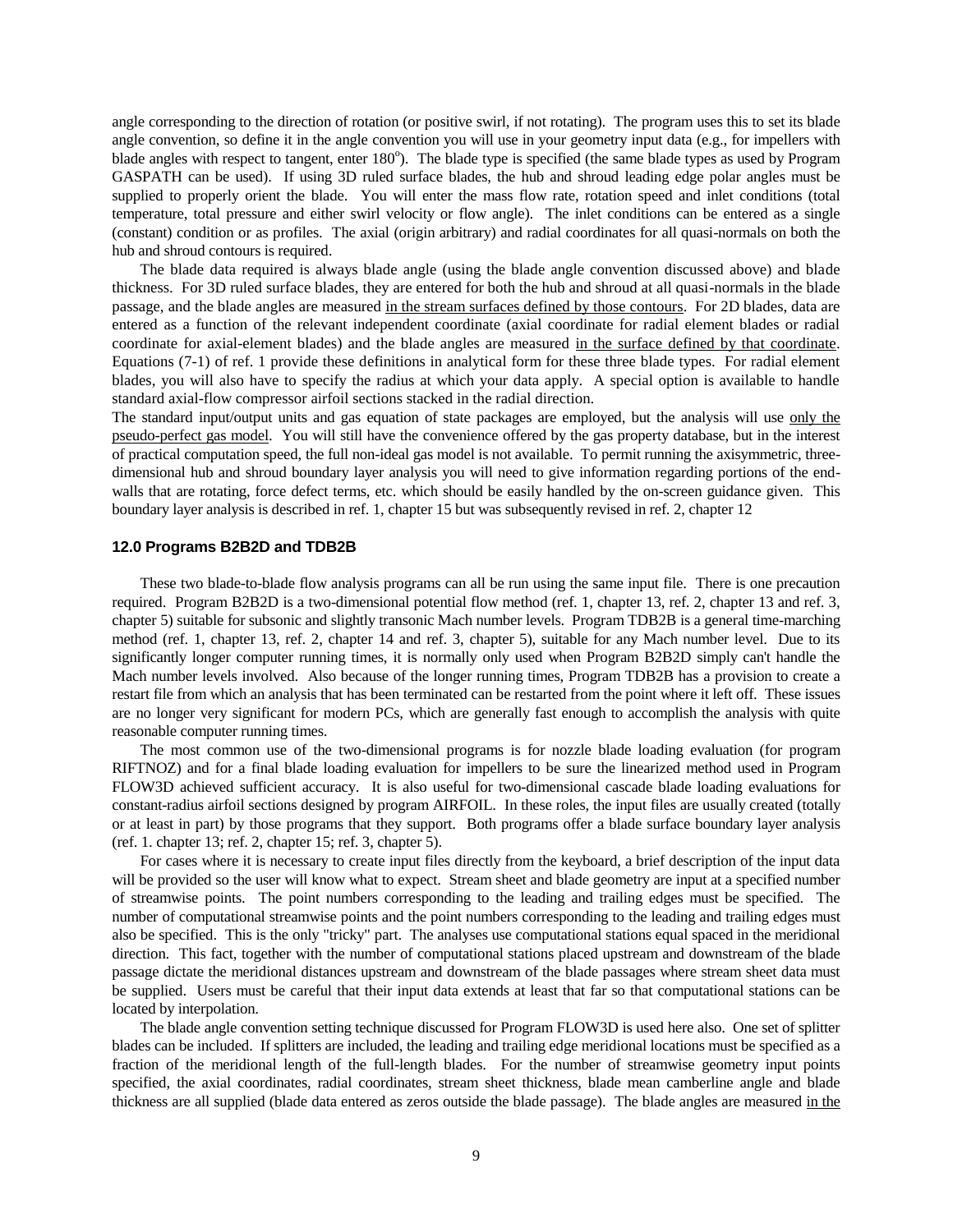stream surface. Inlet total pressure and total temperature are supplied. The blade speed and the inlet absolute tangential velocity are entered along with a radius at which they apply. This approach is needed since the upstream boundary of the computational domain is calculated rather than specified by the input data. The inlet mass flow (or discharge static pressure where needed for Program TDB2B, only) are supplied. The standard input/output units and gas equation of state packages are employed, but Program TDB2B requires use of the pseudo-perfect gas model only. That is an excellent model so long as the inlet conditions are not too close to the vapor saturation line. You will still have the convenience offered by the gas property database, but in the interest of practical computation speed, the full non-ideal gas model is not available.

For use in qualifying these analyses and to support program AIRFOIL, an alternate input style is included to handle axial-flow style blades. Basically, it involves entering (x, y) coordinates on the two blade surfaces and at the center of the blade leading and trailing edge "nose" radii, where x is measured along the blade chord and y is normal to it. A blade chord setting angle with the axial direction completes this specification. Should the user want to use this, this discussion plus the on-screen help available should be sufficient. The program also accepts the standard axial-flow compressor blades of ref. 3, chapter 4.

### **13.0 Program RIGPAC**

Program RIGPAC (an acronym for Radial Impeller Geometry PACkage) is a general geometry package to compute and manipulate geometry for general vaned components. Basically, it performs functions for existing designs that the designer would obtain from Program GASPATH for new designs. As mentioned previously, this is often an entry point into the Turb*Aero* design and analysis system for an existing design. Some functions performed by Program RIGPAC are very difficult to perform manually from a basic drawing (e.g., throat area and blade angle calculations). This program can model the same four blade types as Program GASPATH, but the geometry can be entered in several different ways to better accommodate the specific data the user has available. Specifically, the blade geometry can be entered in the following forms:

- Cartesian coordinates  $(x, y, z)$  of points on the two blade surfaces.
- Cartesian coordinates  $(x, y, z)$  on the blade camberline and the blade thickness.
- $\bullet$  Axial and radial coordinates (z, r), the camberline blade angle and the blade thickness. Note that the blade angle is defined in the surface of the contour being entered regardless of the blade type.
- Axial and radial coordinates  $(z, r)$ , the camberline polar angle and the blade thickness.
- Axial and radial coordinates  $(z, r)$  and the blade thickness along with specifications for a 2D axial-element blade with a circular-arc camberline.

For 3D blades the data are specified on the hub and shroud surfaces. For 2D blades they are specified on the longer of these two surfaces (normally the hub) and only (z, r) coordinates for the other surface. There is an option to specify a thickness distribution on both hub and shroud for 2D blades if more flexibility is needed. From these basic specifications, the program inserts a specified number of equal area stream surfaces and computes all blade geometry on the stream surfaces that bound them.

Program RIGPAC also plays an important role in new designs. After the basic geometry is constructed, the Program will perform a number of "operations" to modify it without changing the original geometry data, including

- Impose a new shroud contour (which can be imported from a file previously exported from it or from Programs FLOW3D or GASPATH).
- Trim the blade tip diameter.
- Trim the blade inlet (leading edge).
- Scale all geometry.
- Impose a new shroud to change the gross area (the same function previously discussed for Program FLOW3D).
- Smooth an end-wall contour.
- Set blade trailing edge radii for 3D blades.
- Reverse the direction of rotation.
- Define inlet or discharge vaneless extensions.
- Rotate geometry to a new polar angle orientation.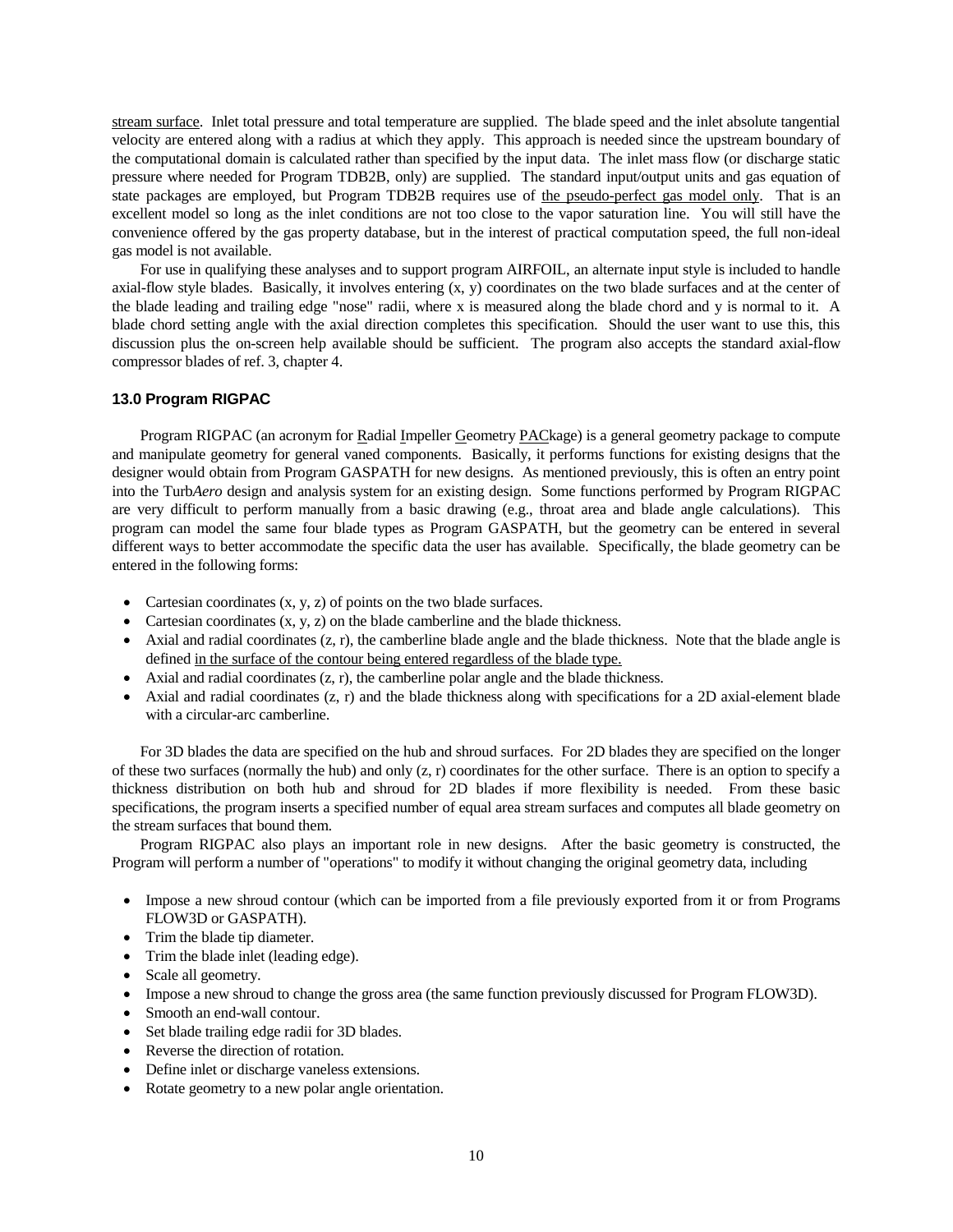Although not an "operation" a useful modification can be accomplished through the program's blade geometry edit capability. One can add an additional quasi-normal at the blade trailing edge, which will cause the program to extend the blade while maintaining a constant blade angle. In combination with the operation to change the passage gross area, this makes it very easy to add additional blade stock to the basic design, as is usually desired when ordering a casting pattern. The many modifications possible usually makes it useful to end the design process using this program. Program GASPATH can all create an input file for this program to simplify the process. After all operations are complete, Program RIGPAC can perform any of the following functions:

- Create another input file for itself with the final geometry using any of the available blade geometry input options (removes most of the operations and makes them permanent).
- Create or update component geometry data for Program FLOW3D input files.
- Export the final hub or shroud contour coordinates and blade data to files for subsequent importing into itself or into Programs FLOW3D and BEZIER.

# **14.0 Program RKMOD**

Program RKMOD is a general idea/non-ideal fluid equation-of-state package (chapter 2 of refs. 1, 2 and 3 and ref. 4) for single-phase and mixtures of fluids using data from the gas property database. Simplified versions of this equation of state package are used in the various compressor design and analysis programs. Programs FLOW3D and TDB2B use a version restricted to the pseudo-perfect gas model (refs. 1, 2 and 3, chapter 2). In addition to its primary purpose of computing fluid properties, Program RKMOD provides valuable support to the overall *TurbAero* design and analysis system. It provides a means to evaluate the accuracy of gas property data and an equation of state by comparing gas property predictions against other data sources the user may choose to use as a "standard". To simplify this type of comparison, the program lets you assign reference point values of enthalpy and entropy for specified temperature and pressure to establish the same enthalpy-entropy reference as used by the "standard." It also lets you check to confirm the flow is free of liquid for the internal flow analysis programs (FLOW3D, B2B2D and TDB2B) which require gas-phase flow only. Three basic equation-of-state options are available:

- Ideal gas with temperature-dependent specific heats.
- The classical Redlich-Kwong non-ideal fluid equation of state.
- Aungier's modified Redlich-Kwong non-ideal fluid equation of state.

Program RKMOD performs the following specific functions:

- Creates tables of thermodynamic property data as a function of two specified thermodynamic parameters.
- Computes adiabatic head and efficiency from inlet and discharge conditions.
- Computes polytropic head and efficiency from inlet and discharge conditions.
- Computes discharge conditions from adiabatic head and efficiency and inlet conditions.
- Computes discharge conditions from polytropic head and efficiency and inlet conditions.
- Computes pseudo-perfect gas constants from specified total thermodynamic conditions and the corresponding sonic flow conditions (ref 1., section 2.7 and ref 2., section 2.9).
- Performs equilibrium flash (liquid knockout) calculations (ref 1, section 2.11)
- Creates tables of approximate liquid-phase property data (ref 1., section 2.10).
- Converts relative humidity to mole fraction of water to assist in forming humid gas mixtures.

Within the limits of the liquid-phase approximate models used, Program RKMOD will predict properties for gasphase, liquid-phase and two-phase fluids. In principle, the non-ideal fluid equations of state can be applied directly to all fluid phases (indeed, this must be done for the equilibrium flash calculation). But, the approximate liquid phase models are a more reliable approach. And that approach is also consistent with the simplified equation-of-state packages used in other *TurbAero* design and analysis programs. So, if Program RKMOD indicates your problem is a valid gas-phase case, the other programs will be in agreement. Note that the viscosity model included is valid for gas-phase flow only.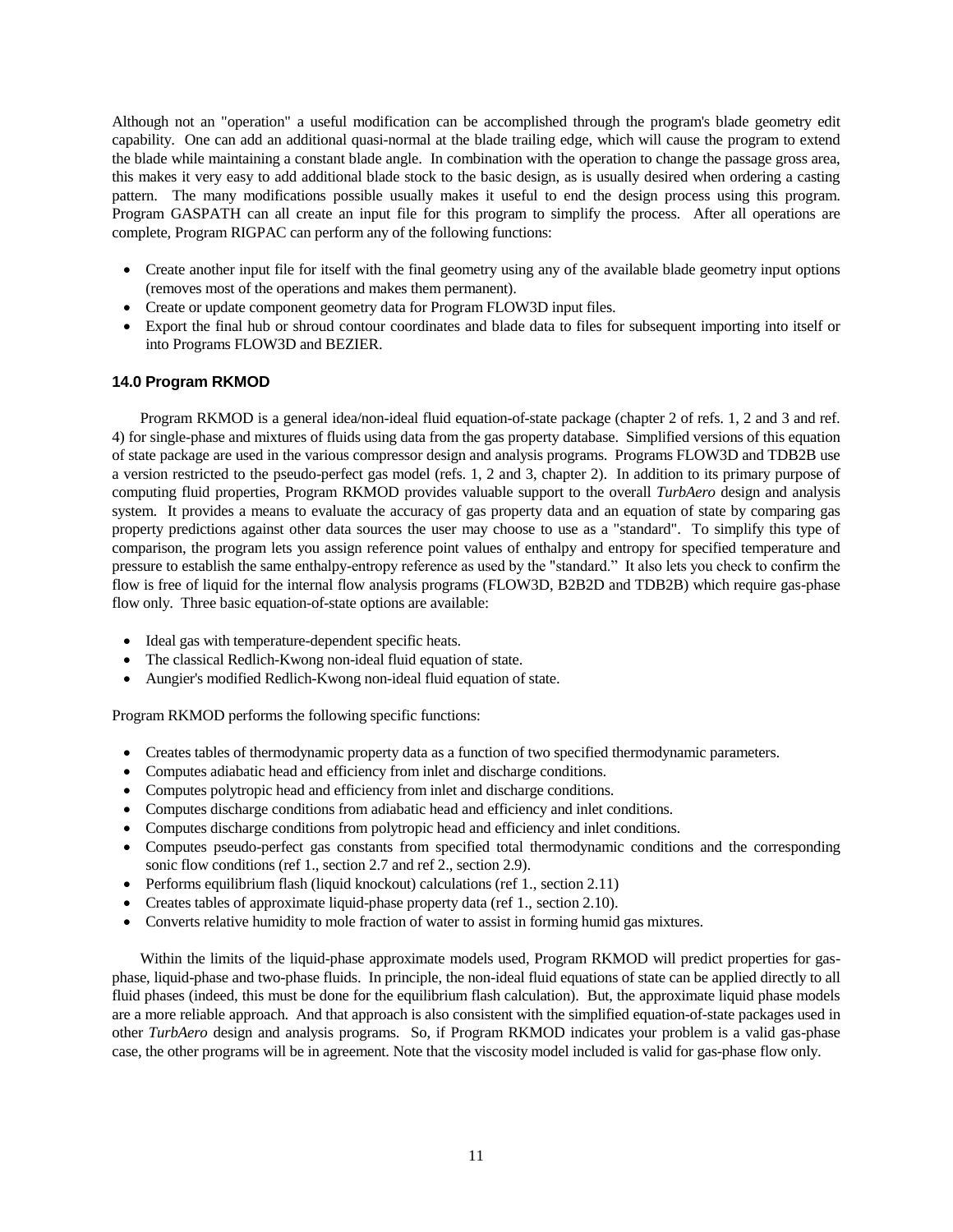## **15.0 Program GASDATA**

Program GASDATA is a maintenance program for the gas thermodynamic property database file (RKDBASE.DAT). It performs the following basic functions:

- Lets you edit the property data in the input/output units you prefer.
- Lets you add additional component property data in the input/output units you prefer.
- Lets you form new components as mixtures of existing components.
- Lets you delete components from the data base.
- Lets you view or print the property data in the input/output units you prefer.
- Lets you rearrange the order of components in the data base (currently, they are in alphabetical order).
- Lets you save the data base under another file name (for back up).

File RKDBASE.DAT is an ASCII (text) file that can be viewed and modified in any text editor or word processor if you prefer. To do that, a few features need to be understood. First, line 1 of the file contains the number of components for which data are included in the database (currently over 100). For each component the property data consists of three lines of data entered as follows:

- Line 1: The component name, 20 character maximum, in quotation marks.
- Line 2: Five variables separated by a space or comma.
	- Molecular weight
	- $\bullet$  Critical temperature ( $\rm{^oK}$ ).
	- Critical pressure (atm).
	- Critical compressibility factor.
	- Acentric factor.
- Line 3: Four constants (A, B, C, D), separated by a space or a comma, for a curve fit of specific heat at constant pressure (cal/gm<sup>o</sup>K) conforming to the following equation (T in  $\mathrm{^{\circ}K}$ ).

$$
c_p(T) = A + B(T/1000) + C(T/1000)^2 + D(T/1000)^3
$$

# **16.0 Program EXHAUST**

Program EXHAUST is an aerodynamic performance analysis for the turbine exhaust components (ref 1, chapter 12 and ref 3. chapter 13). It can predict the aerodynamic performance of exhaust diffusers, scrolls and collectors. Exhaust diffusers are modeled by a modified version of the general annular passage performance analysis for centrifugal compressors (ref. 2). Hence, nearly any type of diffuser can be analyzed, ranging from simple axial diffusers to curved  $(90^\circ \text{ bend})$  type diffusers. The scroll and collector performance analysis is also based on methods of reference 2. The performance is quantified in terms of total pressure loss coefficients and static pressure recovery coefficients for all components analyzed and for the combination of all components.

The input data for the exhaust diffuser includes the mass flow rate, inlet thermodynamic conditions and the fraction of the passage width occupied by the end-wall boundary layers at the inlet. The root-mean-square surface finish and the number of equal-spaced stations along the passage that are to be used for the analysis (minimum of three) are specified. Then you supply geometry at a specified number of stations (minimum of two) from which the program will obtain the computation stations by interpolation. The data required are the axial coordinate and radius on the mean stream surface and the passage hub-to-shroud width. There is a special feature included that permits you to set the radius of any point other than end points to zero. This flags the station as one lying in a region where axial coordinate, radius and passage width all vary linearly with radius. The program will then compute intermediate stations using the end-point data for this section. The program has a fairly sophisticated data edit capability to make it easy to modify this data set. There is also a special option that models annular bends using two or three input stations and assumption that the angle of the mean stream surface with the axial direction varies linearly between the specified stations. Input for the optional scroll or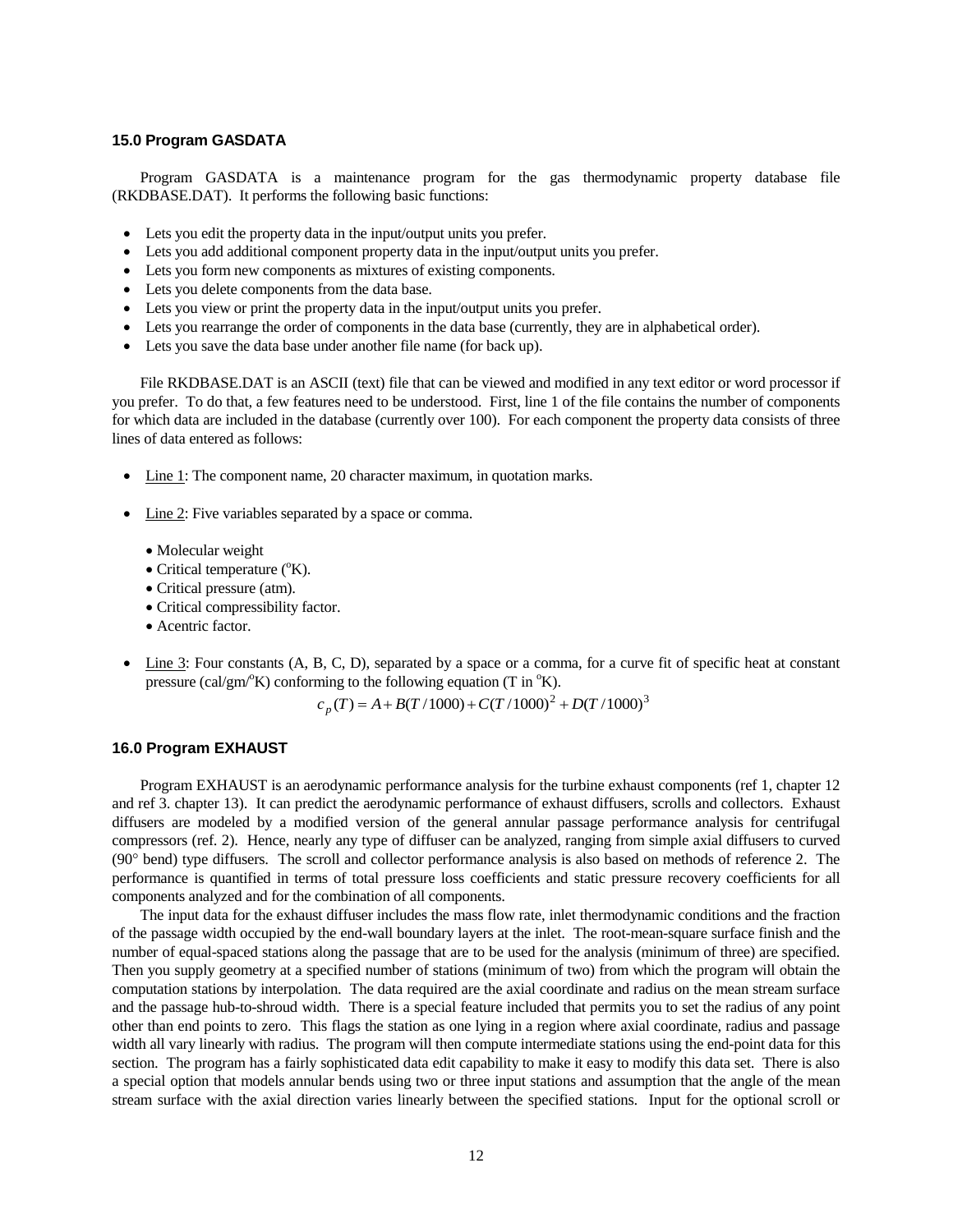collector includes the root-mean-square surface finish, the passage area and mean radius at the station where the flow has been fully collected, and the discharge flange area. Various figures in chapter 13 illustrate the input geometry data required for all the components analyzed by program EXHAUST.

## **17.0 Program VOLUTE**

Program VOLUTE is a detailed geometry design program for internal and external volutes for centrifugal compressors (ref.1, chapter 11) and radial in-flow turbines (ref. 4, chapter 10). It supplies detailed profile geometry for the passage contours at specified circumferential stations. It allows for use of either elliptical or rectangular passage cross-sections of specified aspect ratios. The picture to the right shows an external, elliptical volute. The user supplies the radius, R, passage width, b, and flow angle at the inner (exit) boundary. This is typically obtained from a performance analysis by program RIFT at the current phase of the stage design process. The passage cross-section areas are sized based on conservation of angular momentum. It is assumed that the gas density is constant throughout, which is normally a reasonable



approximation. The passage areas can be undersized or oversized by specifying a multiplying factor usually referred to as the volute sizing parameter (a value of 1.0 corresponds to an ideal sizing that exactly conserves angular momentum. Ideally the volute area increases from zero to a maximum value at the entrance or full-collection station (where the passage contains 100% of the inlet flow). But a passage area of zero cannot be manufactured, so a minimum area constraint is imposed. This is based on the passage width, b, and requiring a reasonable curvature in the bend from the radial to the axial direction. The program supplies the key parameters of the ellipse or rectangle defining the passage contours at all circumferential stations. That is probably sufficient for most CAD software, but the program also supplies actual passage contour coordinates for all stations in case they are needed.

## **18.0 Program BLADE**

Program BLADE was developed specifically to validate the data and logic needed to model and display the standard airfoil types for their use in the various axial-flow compressor programs in the *CompAero* system (ref. 3). It has been included in the *TurbAero* system because some users have found it useful for simple wind turbine blade design. It can design blade sections using any of the standard airfoil types. It can supply graphical displays and tabular blade surface and camberline coordinates for both isolated airfoil and cascade forms. It also calculates the throat spacing for the cascade configuration. These data can be viewed on the monitor screen or sent to the printer. The program can also export data to a text file in a format well suited for importing into spreadsheet or graphics software. This program is very simple to use and the on-screen help is quite sufficient to guide the user in all of its functions.

### **19.0 Importing and Exporting Design Data**

Most programs have extensive data import and export capabilities. Import and export is in the form of ASCII text type format. The source or destination of the design data may be any application that can supply or use this type of data file. A common example is Microsoft Excel spreadsheets. For Excel, the space delimited text file (\*.prn) is the appropriate file type to use when importing *TurbAero* data into Excel or in a "Save As" operation to provide Excel data for import into *TurbAero*. Export to the graphics application PSI-Plot by Poly Software International is another good example. It was the basis for most of the figures contained in reference 1, 2 and 3, using the (\*.dat) file type expected by PSI-Plot.

The *TurbAero* general data export utility provides for a variety of column and line export styles that should support a wide variety of other application import capabilities. Extensive on-screen help is available for guidance, but you may need to experiment some to meet the requirements of other applications unless their documentation is clear on this point.

Programs BEZIER, GASPATH, FLOW3D and RIGPAC often exchange data to define end-wall contours via a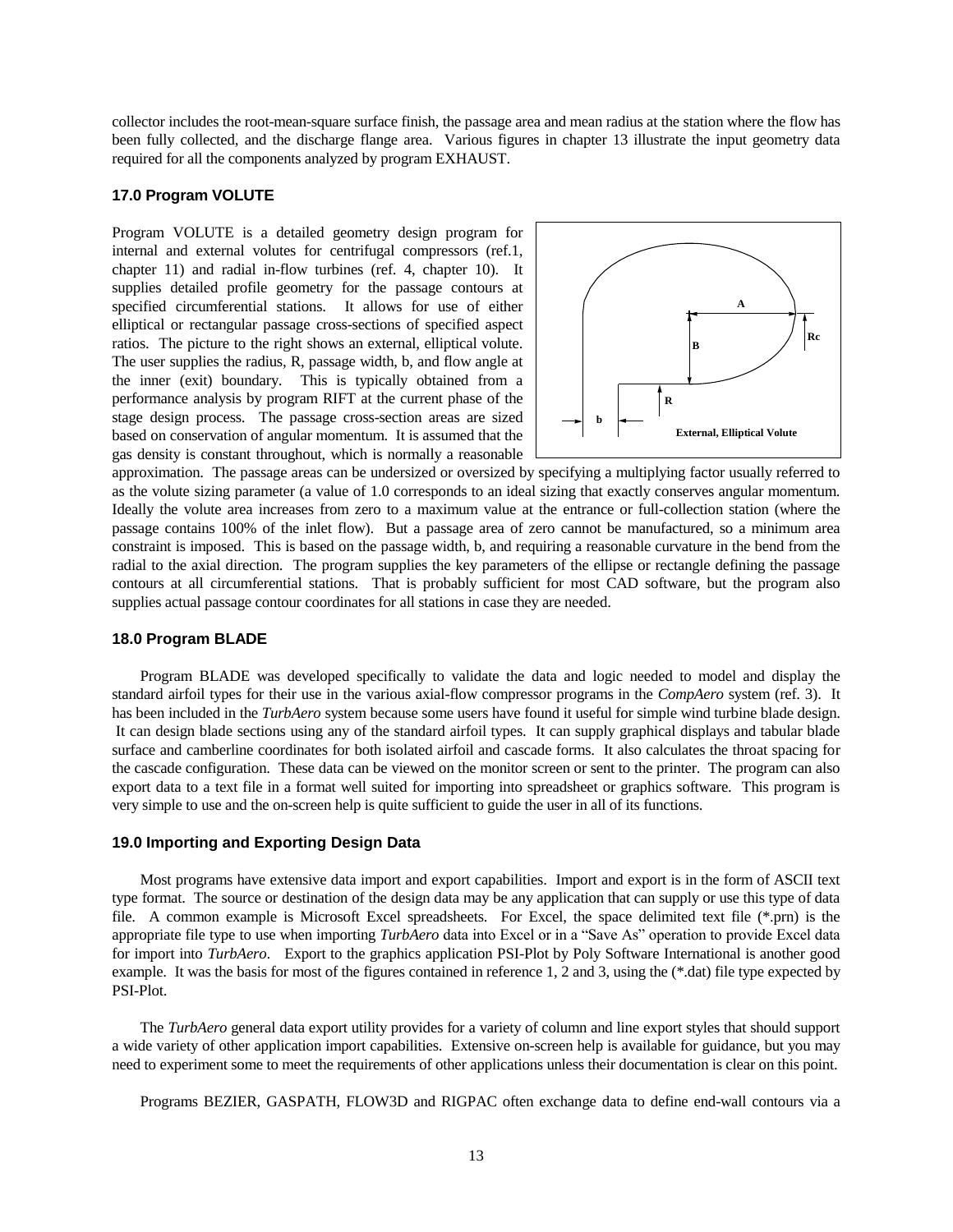special import and export format handled internally by those programs. You can also create those data exchange files from other sources such as drawings, CAD or CAE applications, etc. using the following ASCII text format:

- On the first line, supply the number of coordinate points to be supplied to define the contour.
- Starting on the second line, enter all axial-coordinates. They can all be entered on one line or on several lines if you choose, but separate successive values on the same line with a blank space.
- Starting on a new line, supply all radial-coordinates in the same fashion.

Program RIGPAC has a number of special purpose export options (in addition to those described in section 13, above) that were incorporated over the years that may be beneficial to some users. These include exports for Pro/Engineer, the original B2B3D CFD code (by Professor Dawes). It also offers an impeller geometry export for the CAE/CAD application SolidWorks. This is a fairly generic geometry export which may be useful for other CAD/CAE/CFD applications. Users may want to check the online help for that export option to see if its content may be useful to support those types of applications.

Programs AXTURB and RIFT have a special option to export performance maps in files suitable for importing into Sinda/Fluint, a generalized fluid and thermal analysis for complex systems by C&R Technologies (http://www.crtech.com). Note that the sample problems (Section 20) contain performance maps that were generated before this capability was added. Hence, they lack some of the data needed for this export.

## **19.0 Equation of State Issues**

Turbine aerodynamic design and analysis occasionally involves special issues relative to fluid thermodynamic modeling and the equation of state that are almost never encountered in compressors. Unlike compressors, turbines may operate very close to the vapor saturation line or even encounter two-phase flow. While the compression process tends to move downstream conditions away from the saturation line, the expansion process may do the opposite. This is a realistic condition that must be addressed in a performance analysis. Programs AXTURB, AFTSIZE, RIFT, RIFTSIZE and RKMOD use a rather complete equation of state model capable of operation with two-phase flow present. But the other design and analysis programs are limited to gas-phase flows only. In principle, the user need only avoid using those programs in the two-phase flow or "wet" region. Program RKMOD can list vapor saturation line data so you can check for this. But that may not be sufficient to avoid all problems. Many programs involve iterative numerical analysis to converge on an appropriate solution. Depending on the accuracy of the initial guess used to start the analysis, it is quite possible for the solution to drift into the wet region while the solution is far from convergence. If that occurs, the user may encounter a fatal error and have no indication of why it occurred. The usual cause is that program attempted a calculation using a specific volume close to zero, which raised a fatal error of some type.

This can be particularly troublesome when designing a component that operates very close to the vapor saturation line. Often inviscid internal flow analysis is needed for blade design using programs FLOW3D, B2B2D or TDB2B to evaluate blade loadings. These are all vulnerable to excursions into the wet region while the solution is far from convergence. Programs FLOW3D and TDB2B also employ the pseudo-perfect gas model in all cases. As pointed out in section 2.0, that model is often not appropriate for turbines, particularly for components operating with a nonideal gas very close to the vapor saturation line. In those cases, the compressibility factor can change dramatically through the component, such that there is no pseudo-perfect gas model suitable to approximate the problem throughout the solution domain. The risk increases as the expansion increases, with analyses of components close to choke being particularly vulnerable. But in almost all cases a small change in state point conditions from conditions very close to the vapor saturation line usually results in a large change in compressibility factor.

There are steps you can take when internal flow analysis near the vapor saturation line is necessary. First, do not attempt to design your blades for operating conditions near choke. That is not good practice anyway, since blade loading predictions will not be very accurate or even very useful for those cases. Alternatively, do your internal flow evaluations for flow rates less than choke. But the most appropriate approach for cases close to the saturation line is to use the principle of similitude (ref. 1, chapters 1 and 8) to analyze an "equivalent" condition that is not too close to the vapor saturation line. Typically, Mach-number similarity is used to define a mass flow and speed that yields equivalent inlet